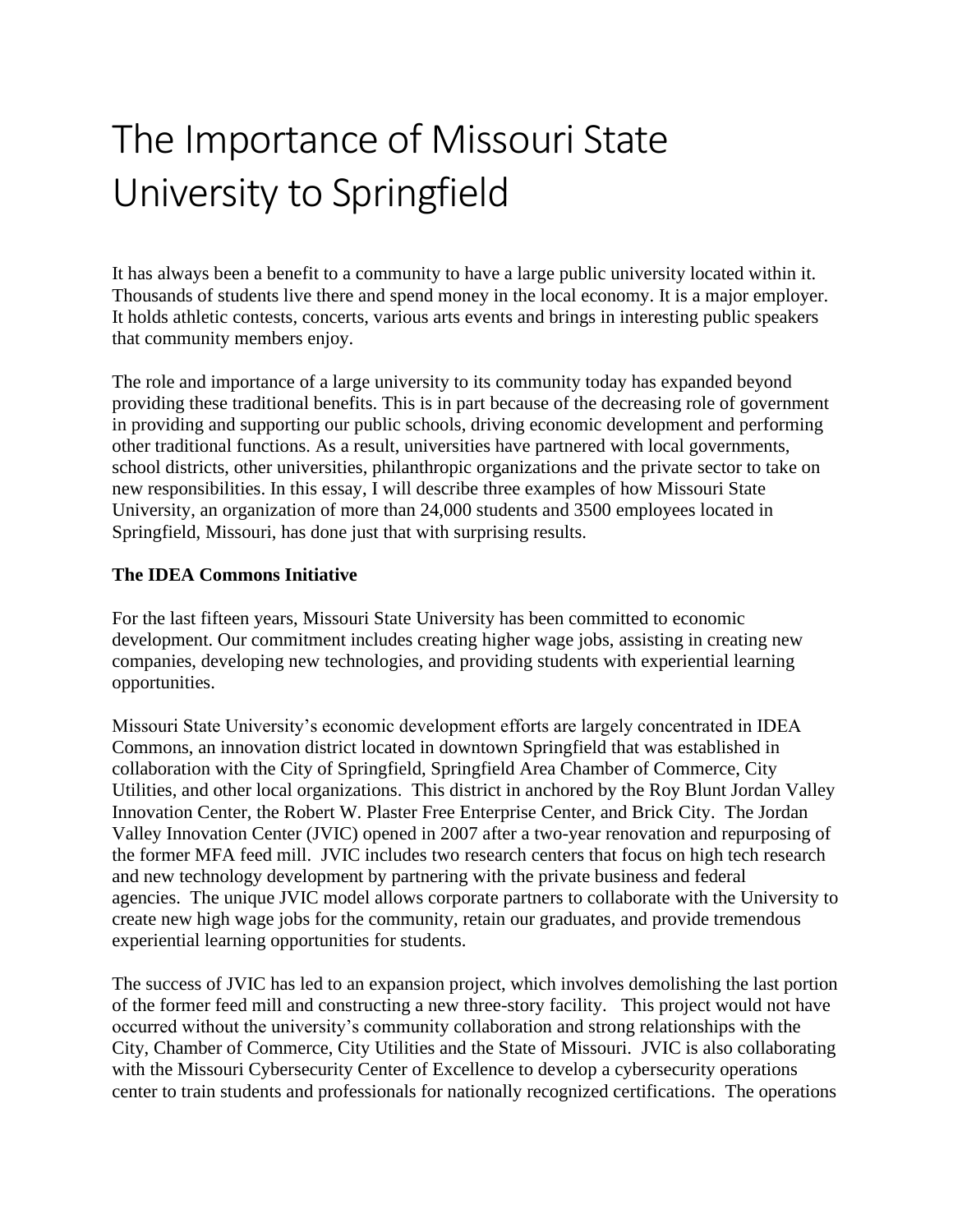center will also provide cybersecurity services to small business and non-profits to ensure their systems are secure. This is more important than ever as business is utilizing more online and virtual services, as well as remote work for employees.

The Robert W. Plaster Free Enterprise Center opened in 2013 in its initial phase. The former poultry processing facility is home to the efactory business incubator, the Cooperative Engineering program and the University's printing and postal services. The efactory is a multifaceted business incubator and entrepreneurship center. The efactory operates an incubator, coworking facility and accelerator program, in addition to the Small Business Development Center and Management Development Institute. The efactory focuses on startups, small businesses and workforce development training, new business and job creation, capital formation and engaging students for experiential learning opportunities. The Small Business Development Center also works closely with the College of Business and other academic departments to connect students to business projects.

The efactory collaborates with a significant number of organizations to support startups and small business. It has over 45 startup companies onsite, 19 Corporate Partners that provide professional service expertise and other services, and over 30 other organizations that are either located onsite or utilize the facility for user group meetings. The efactory is the hub of entrepreneurship for the Springfield region.

Economic development is about creating opportunities, and Missouri State University is committed to growing these efforts for the community, students, businesses and other organizations. This would not happen without the relationships and partnerships of so many people and organizations. Most universities develop programs and facilities like JVIC and the efactory solely to benefit the university. Missouri State University has created programs that support and benefit the community, region, and state.

## **Public School Partnerships**

Missouri State University has long partnered with area K-12 schools and non-profits to lead the greater education community in the Springfield area. Most recently, Missouri State partnered with the Darr Family Foundation and Springfield Public School (SPS) to build an agriculture magnet school for elementary and middle school students on the university's agricultural campus. This effort builds on the success of SPS and the university's existing partnership to house the business and entrepreneurship strand of SPS's profession-based learning GOCAPS program at the efactory. Missouri State University also provides college credit for participants in five of SPS's GOCAPS programs and hosts the annual Southwest District FFA contest, the annual Children's Literature Festival of the Ozarks, middle school and high school writing workshops, and the Ozarks Writing Project's annual summer institute for K-12 teachers.

As we do in the economic development arena, Missouri State serves as a leader in education for the whole state, partnering with schools and organizations throughout the state of Missouri. Missouri State hosts state high school basketball and debate championships. The university has also developed an impressive array of camps, conferences and other pre-college experiences—such as the Missouri Fine Arts Academy, the Missouri Public Affairs Academy,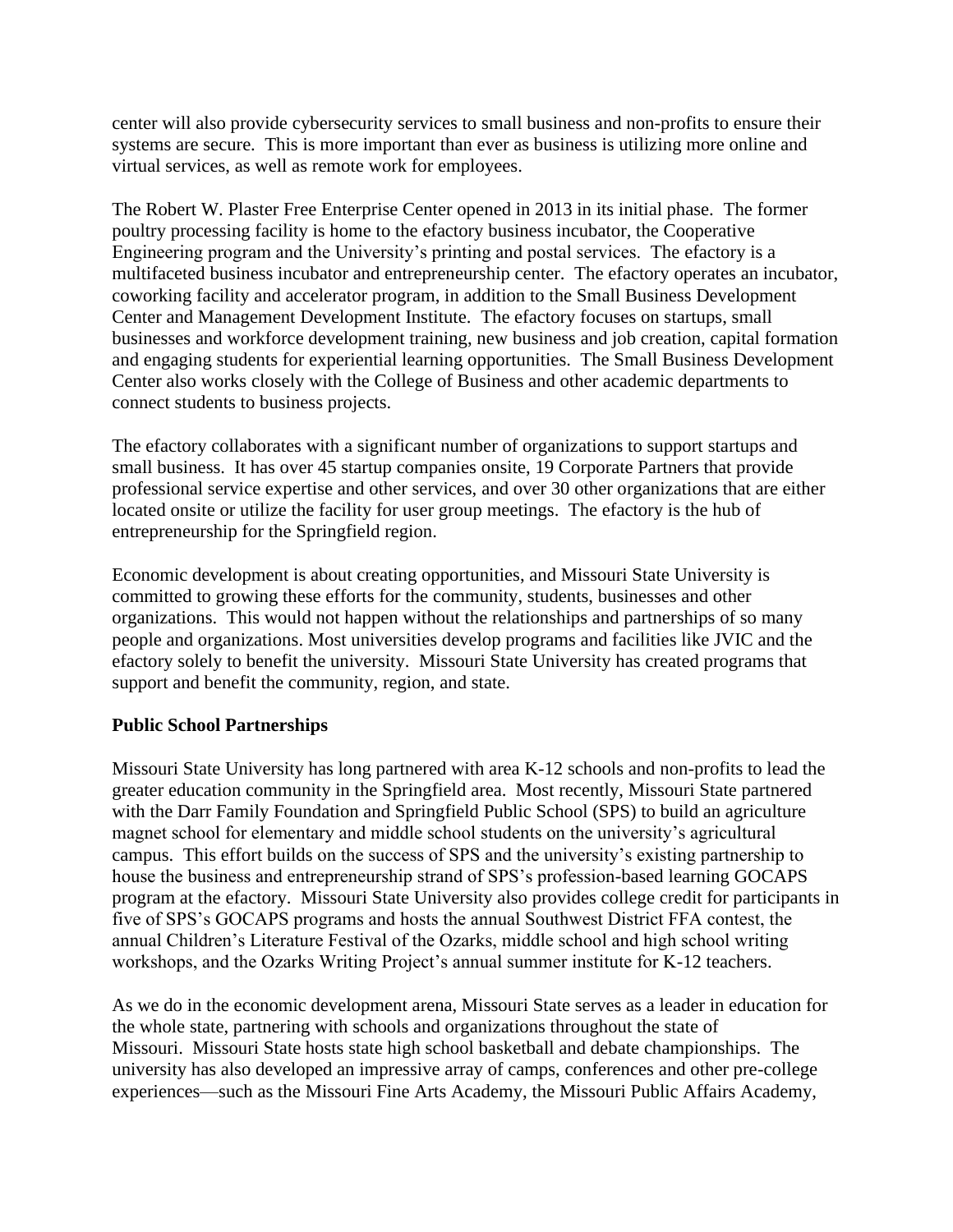and the World Languages Showcase—directed at enhancing educational opportunities for high performing high school students throughout the state. Missouri State also partners directly with K-12 school districts and teachers throughout the state. For example, through its Bear in Every Building program, Missouri State works to ensure that all schools in the state of Missouri have teachers committed to promoting college attainment.

In recent years, Missouri State University leveraged its reputation and partnerships to dramatically increase college access for students with limited financial resources. The university made the bold move to provide free dual credit classes to high school students on free and reduced lunch. This cost the university substantial revenue at a time when finances were very tight. However, university leaders knew the free classes would have a massive impact on the degree and career attainment of high schoolers with limited means. Free dual credit courses provided these students the same advantage their counterparts with greater wealth already have—to prove that they are able to perform college level work, to earn college credits before they graduate high school, and to shorten their time to graduation when they enroll in college fulltime. The project started with a partnership with SPS and then expanded statewide.

## **Leadership Values the Inclusion of Diversity**

Missouri State University is a predominantly white institution in a predominantly white community. As the underrepresented population of students has grown, the university has dedicated itself to providing those students the same kind of experience as the majority students have. That meant leading our community and region to become more welcoming to those students, faculty and staff from diverse backgrounds.

The first step was to establish a chief diversity officer to lead those efforts. Now most local large organizations have followed our lead. The next step involved working to improve the climate through professional develop and training. We have trained our own administrative, academic and student leadership as well as many community leaders. One very successful program is the Facing Racism Institute. More than 500 community, public sector, business, faith and nonprofit leaders have gone through this program in the last five years.

Campus and community climate is also critical. After the Michael Brown death in Ferguson, demonstrations and uprisings, the university began holding "Tough Talks" for students to share their experiences, and emotions related to those events. Recently, this program expanded into the community as people expressed interest in wanting to understand each other better after a series of racially-charged national events occurred last summer. Our public affairs conference theme this year was "The Power of Voice" https://publicaffairs.missouristate.edu/conference/. Many of the sessions focused on race relations, civil interaction and law enforcement reform.

Hiring and retention of a diverse work force is critical to the success of serving a diverse student population. To achieve this, our employees of color must be able to identify with and enjoy living in the community. Connecting employees of color with each other, assigning new employees of color a mentor, creating affinity groups, and hosting special activities have helped us make progress in this area. While much is to still to be done, the university's commitment to inclusive excellence and valuing the inclusion of diversity has inspired other individuals, groups